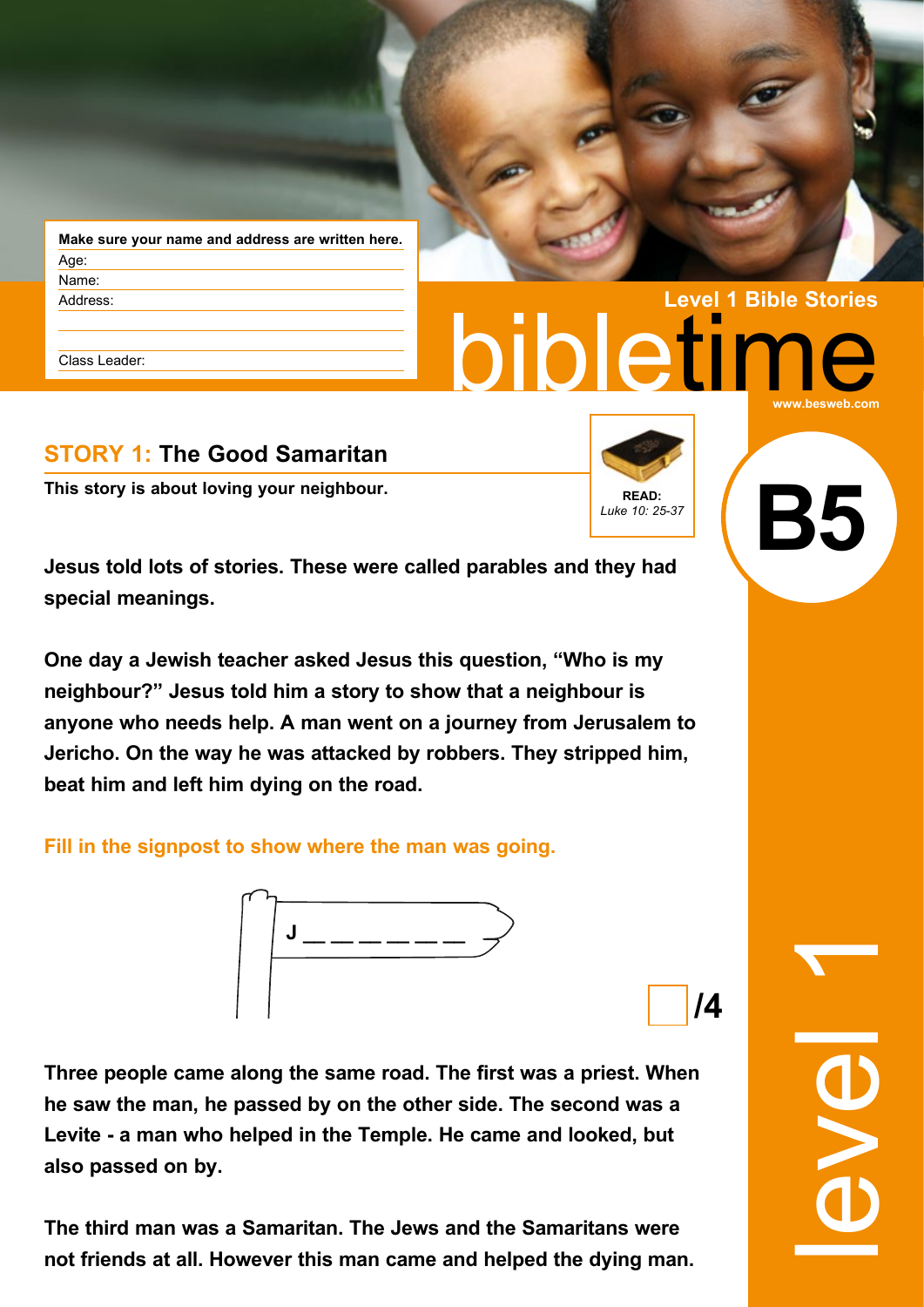**How many men saw the man after he was attacked? Colour the correct answer.**



**Jesus then asked a question,"Which of these three was a good neighbour?" The Jewish teacher replied, "The one who was kind."**

**Draw lines to join up each man to the correct description.**



**The Samaritan cleaned the man's wounds with oil and bandaged him. He put him on his donkey and took him to an inn. He gave the inn-keeper money to look after the man.**

**Draw pictures of the things which the Samaritan used to help the injured man.**

| <b>Money</b> | <b>Bandages</b> | Oil | <b>Donkey</b> |
|--------------|-----------------|-----|---------------|
|              |                 |     |               |
|              |                 |     |               |
|              |                 |     |               |
|              |                 |     |               |

**The Bible says that we should be kind and help others too.**

**/8**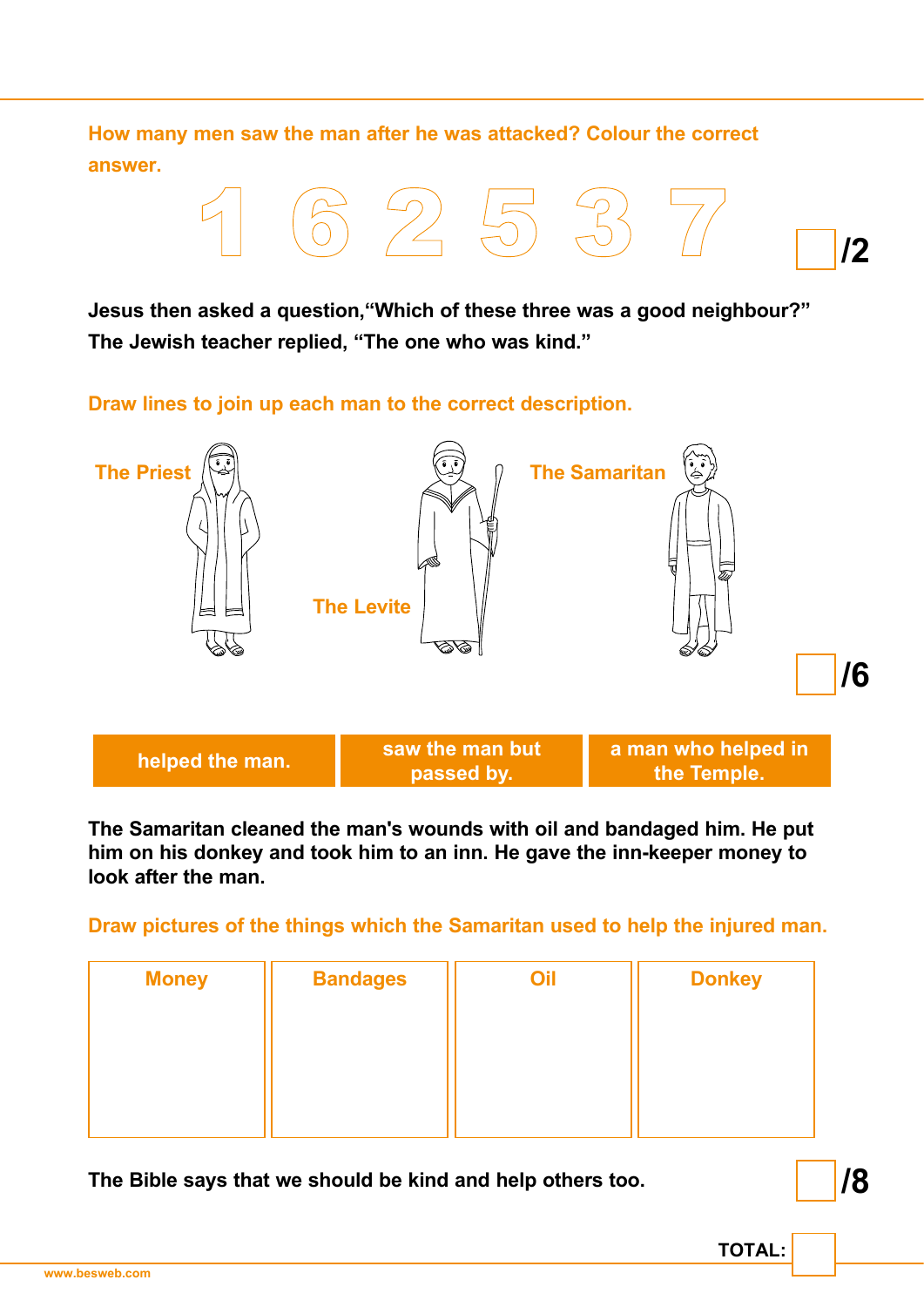



This story is about how much Jesus cares. **EXAD:** READ:



**Have you ever been lost? How did you feel? If you have been lost, you will know how wonderful it is when someone finds you and takes you home.**

**Jesus told a story about a shepherd who had one hundred sheep. One day when he counted them there were only ninety nine. One sheep was lost.** 

**The shepherd left all the other sheep and went to look for the lost one. He didn't stop until he found it.**



**When, at last, he found the sheep, he was so happy! He put it on his shoulders and carried it home.**

**Fill in the missing numbers and letters.**

| The shepherd had $\vert$ | sheep. He lost | sheep. |  |
|--------------------------|----------------|--------|--|
| The shepherd             | the            | sheep. |  |
|                          |                |        |  |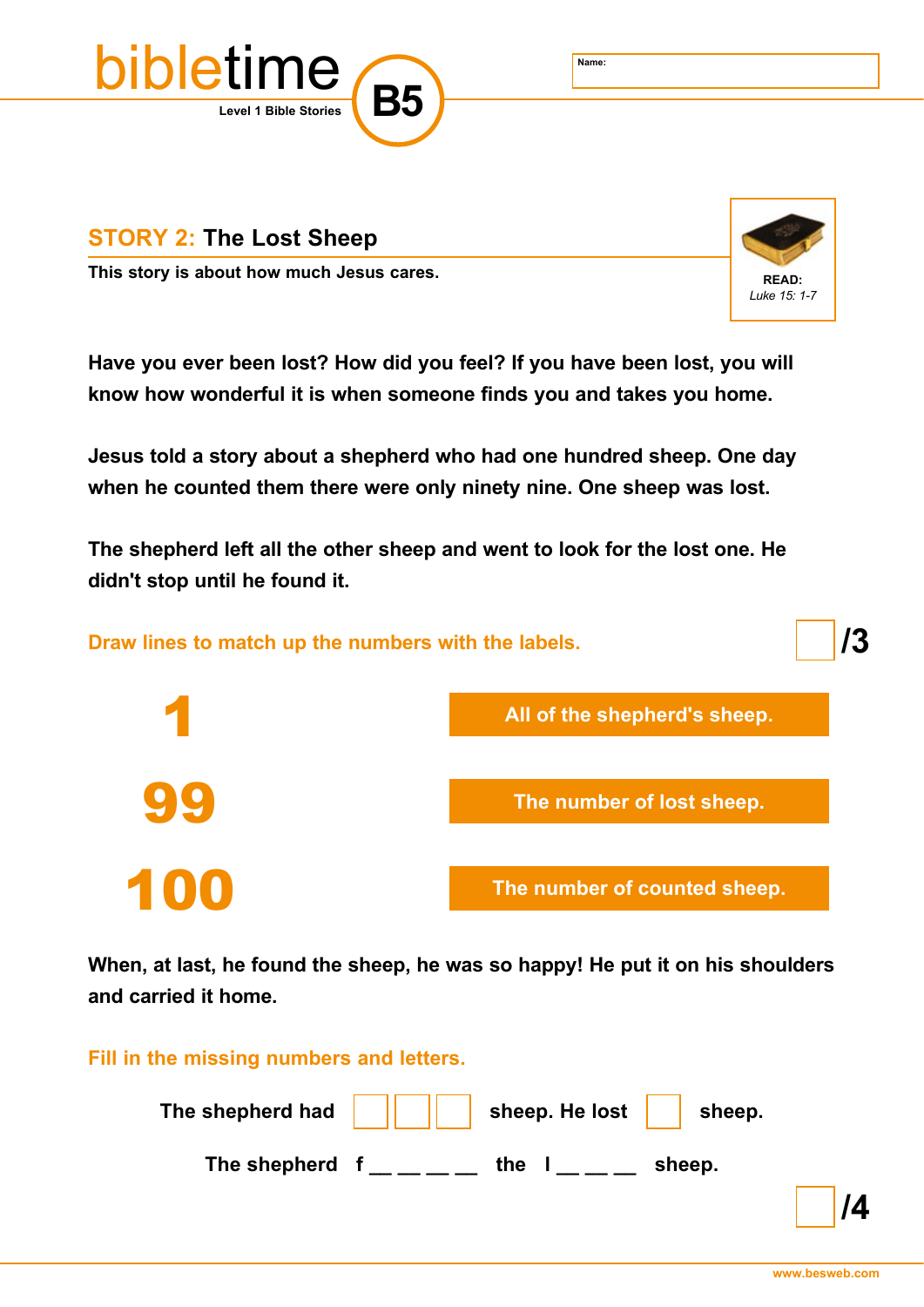**Draw the sheep hiding behind the rock and colour the picture.**



**The Bible says we are like sheep which are lost. Jesus is the Good Shepherd who wants to find and care for us all. He gave His life to show how much He cares.**

**Decorate Jesus' words.**



**John 10: 11**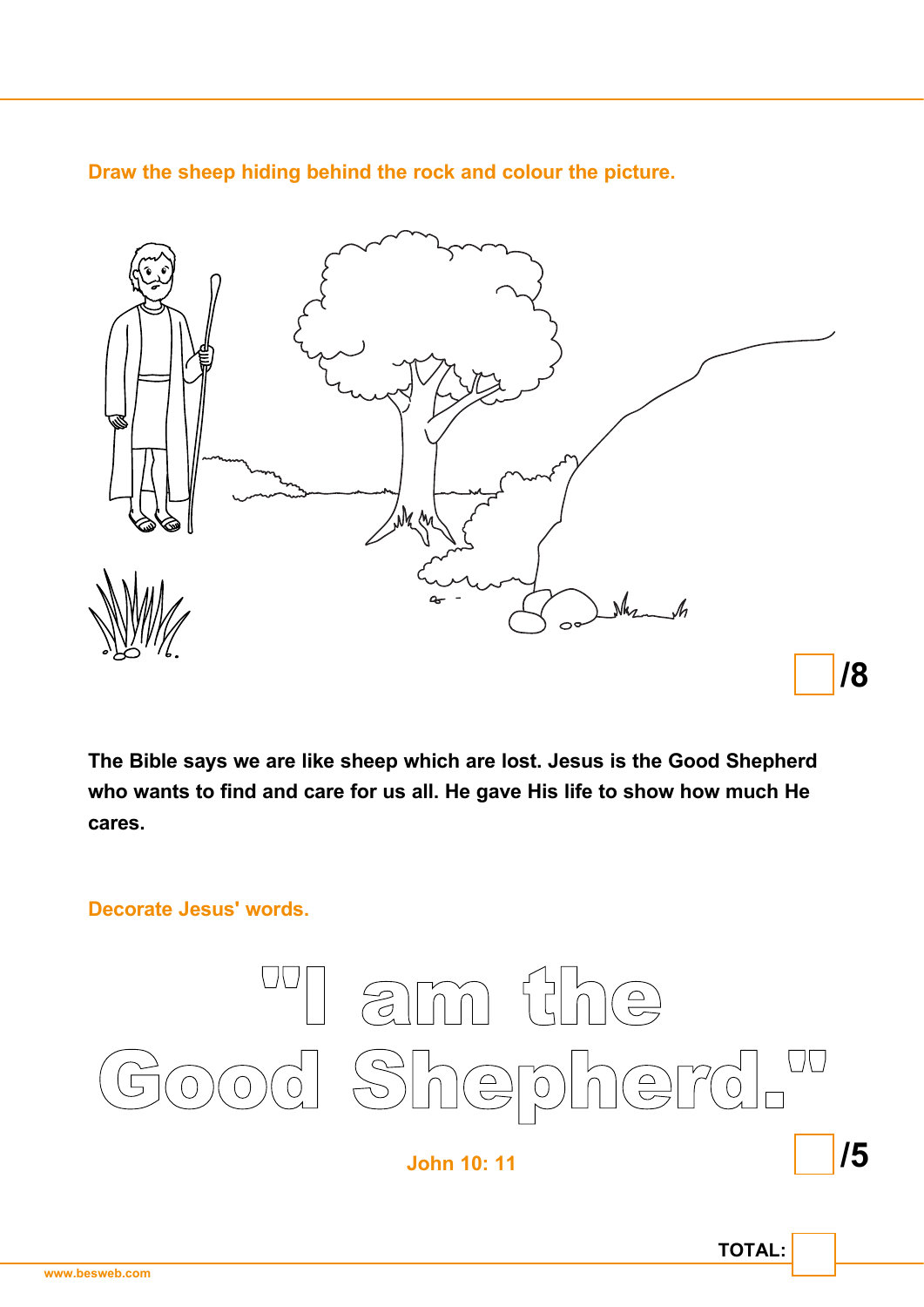

## **STORY 3: The Lost Son**

This story is about being sorry for doing wrong. **This story is about being sorry for doing wrong.** 



**Another story Jesus told was about a son who wanted to leave home. He asked his father to give him some money. His father gave it to him and then he went to a land far away.**

**After the son had spent all his money, there was a famine and food was very hard to find. The only job he could get was looking after pigs. He was very hungry and even wanted to eat the pigs' food. He thought about his father, his home and all the food there.**

**Complete the son's face showing how he felt, and draw what he was thinking in the cloud.**



**When he realised how foolish he had been, he decided to go home and say he was sorry.**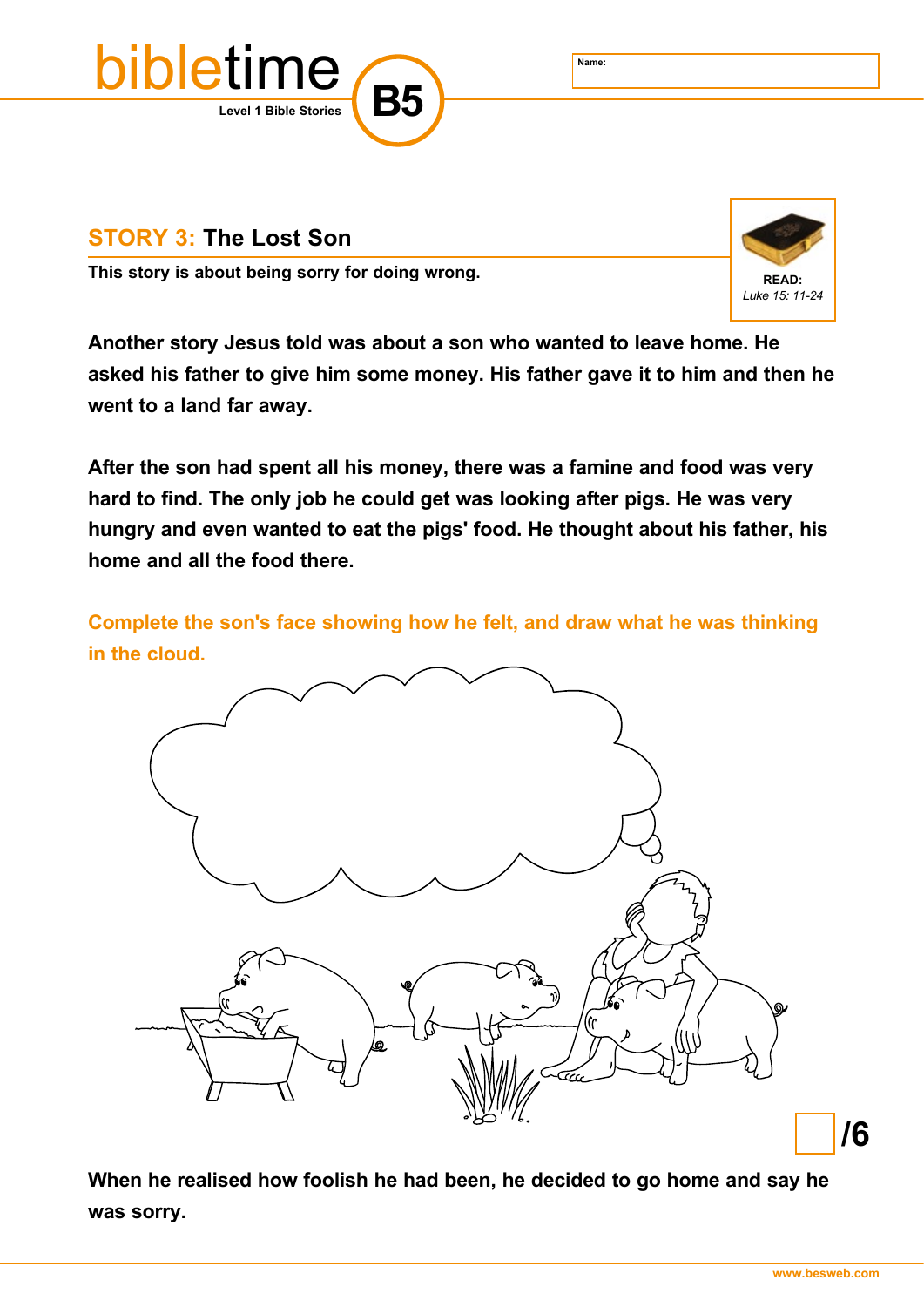**His father saw him coming and ran to welcome him home. His father forgave him and held a big party to show how pleased he was to have his son home.**



**Add the father to the picture looking happy to see his son home.**



**The Bible teaches that it is important for us to say we are sorry for the things we do wrong. Christians believe that when we say sorry to God, He forgives us and welcomes us into His family.**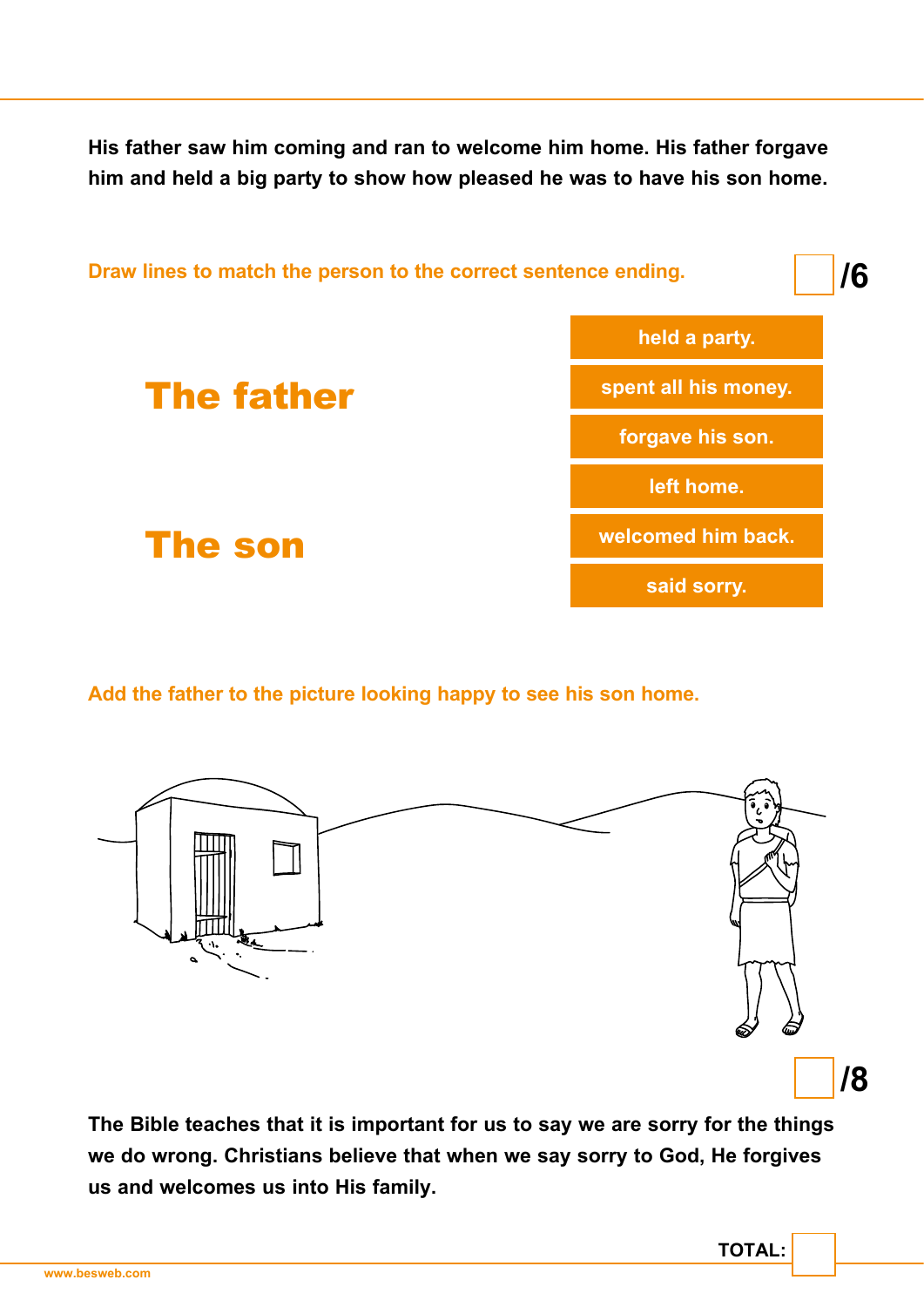

### **STORY 4: The Sower**

**This story is about how we listen to God's Word. <br>READ: READ:** 



**One day Jesus told a story about a farmer who sowed seeds by scattering them on the ground. Jesus said there were four things that could happen to a seed.**

**Draw pictures to show what happened to each seed.**

| It fell on the path and         | It fell on rocky ground and |
|---------------------------------|-----------------------------|
| was eaten by a bird.            | could not grow roots.       |
|                                 |                             |
| It fell among thorns which grew | It fell on good soil and    |
| up and choked the plants.       | gave a good crop.           |

**/10**